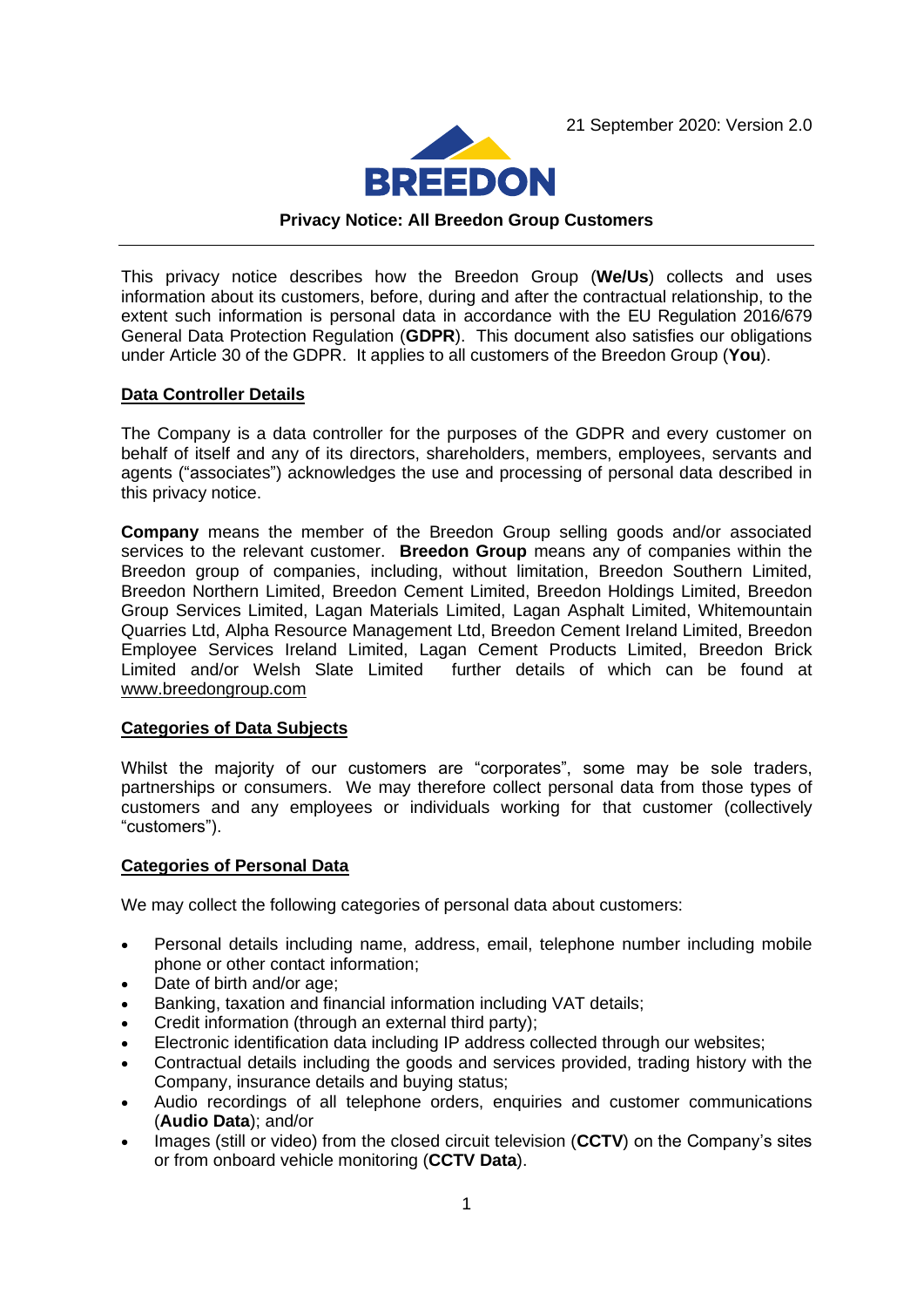Due to the Coronavirus pandemic, in addition to the collection of personal data as mentioned above, Breedon may also be required to collect the following information from customers when attending at one of our Breedon sites in order to comply with the Government's legislation/guidelines in respect of any track and trace system:

- information to determine whether a customer has experienced or are maybe experiencing Covid-19 symptoms (which may include temperature checks) or are in any of the high-risk categories which are most vulnerable to become infected and seriously ill (**Health Information**); and/or
- a positive result for Covid-19; details of anyone a customer may have been in contact with who has tested positive for Covid-19 or presented with symptoms; whether a customer has been asked to self-quarantine within the preceding 14 days; and/or where a customer has travelled to in the preceding 14 days (**Contact History**).

# **Source of personal data**

Most of the information we obtain comes directly from customers or in the case of Audio Data and CCTV Data from our IT systems. Some information may come from external third-party credit reference agencies or credit insurers. If you don't provide us with this data we may be unable to enter into or conclude a contract with you.

## **Purposes of Data Processing**

The Company collects and processes data about customers, some of which may be personal data as defined under GDPR, for purposes which include:

- As necessary to **perform a contract** with a customer including:
	- o To take steps at the customer's request prior to entering into a contract;
	- $\circ$  To decide whether to enter into a contract:
	- $\circ$  To make credit decisions about the customer or its associates regarding the contract or the entering into of a new contract with us;
	- o To manage, perform and operate the contract and the customer's account;
	- o To update our records;
	- o To resolve any complaints in relation to the contract;
	- o To recover debts.
- As necessary for our own **legitimate interests** or those of other persons and organisation, for example:
	- $\circ$  For good governance, accounting and managing and auditing our business operations;
	- o To search credit reference agencies;
	- $\circ$  To protect the health and safety of workers and others;
	- $\circ$  Maintaining, monitoring, improving and enhancing our goods and services;
	- o To monitor Audio Data and CCTV Data for quality control and training or for the detection and prevention of crime or unauthorised use of our systems.
- As necessary to comply with our **legal obligations** for example:
	- o Where disclosure is necessary for or in connection with any legal proceedings (including prospective legal proceedings), for obtaining legal advice or for establishing, exercising or defending legal rights;
	- o For tax collection purposes;
	- $\circ$  To comply with any regulatory obligations to which we are subject;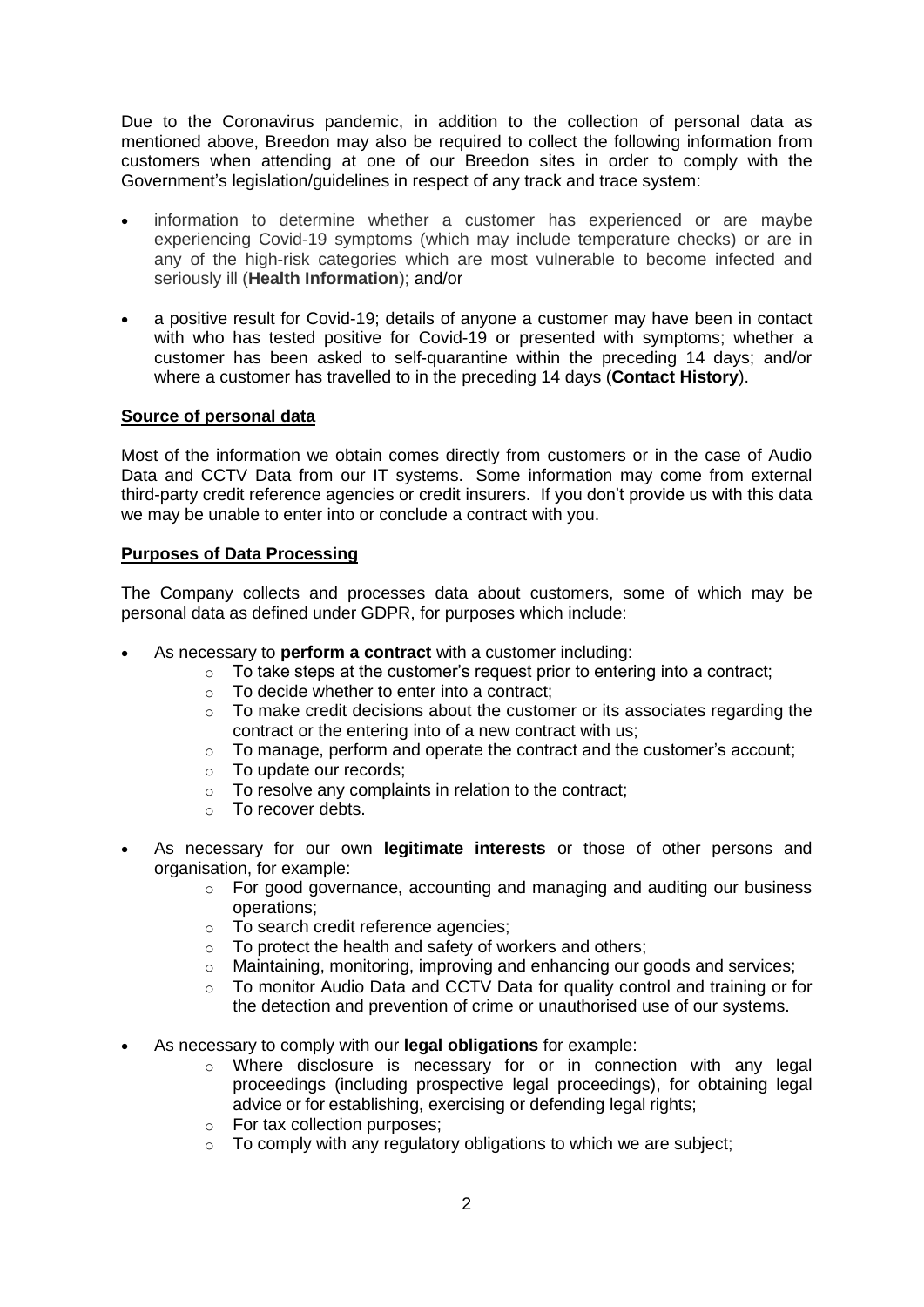- $\circ$  Where we are required to do so by law (including under any legislation, or by a court or tribunal in any jurisdiction);
- $\circ$  All Health Information and Contact History will be obtained in order that we can keep you and others safe and/or where we are required to comply with Government legislation/guidelines in respect of any track and trace system as part of a response to Covid-19;
- $\circ$  For fraud prevention and money laundering purposes in compliance with our statutory obligations.

# **Categories of Personal Data Recipients**

We disclose personal data to a number of recipients which includes the following categories of persons:

- Other companies within the Breedon Group;
- Auditors and professional advisors, such as our bankers, lawyers and consultants;
- Law enforcement officials and statutory or regulatory authorities;
- Third-party service providers, such as providers of CCTV management; Audio Data management; IT system management; credit checks, debtor tracing; hauliers, contractors or subcontractors or associated services necessary to perform the contract.

We may use and replace any third party which we wish to use to assist us in meeting its obligations under the contract, and where such third party is a processor of personal data, this constitutes prior general written authorisation as envisaged by Article 28(2) of the GDPR.

We may transfer personal data outside the EEA in accordance with the principles of the GDPR.

#### **Data Protection Principles**

We will comply with data protection law which includes the GDPR (**Data Protection Laws**) applicable in the country in which the Company operates. This says that the personal information we hold must be:

- 1. Used lawfully, fairly and in a transparent way.
- 2. Collected only for valid purposes that have been clearly explained and not used in any way that is incompatible with those purposes.
- 3. Relevant to the purposes we have told you about and limited only to those purposes.
- 4. Accurate and kept up to date.
- 5. Kept only as long as necessary for the purposes we have told you about.
- 6. Kept securely.

#### **Personal Data Retention Periods**

Except as otherwise permitted or required by applicable law or regulation, we only retain personal data for as long as necessary to fulfil the purposes we collected it for, as required to satisfy any legal, accounting, or reporting obligations, or as necessary to resolve disputes.

We typically retain personal data obtained from customers for 6 years after the completion or termination of the contract, save for Audio Data which is retained for 6 months and CCTV Data which is retained for 30 days.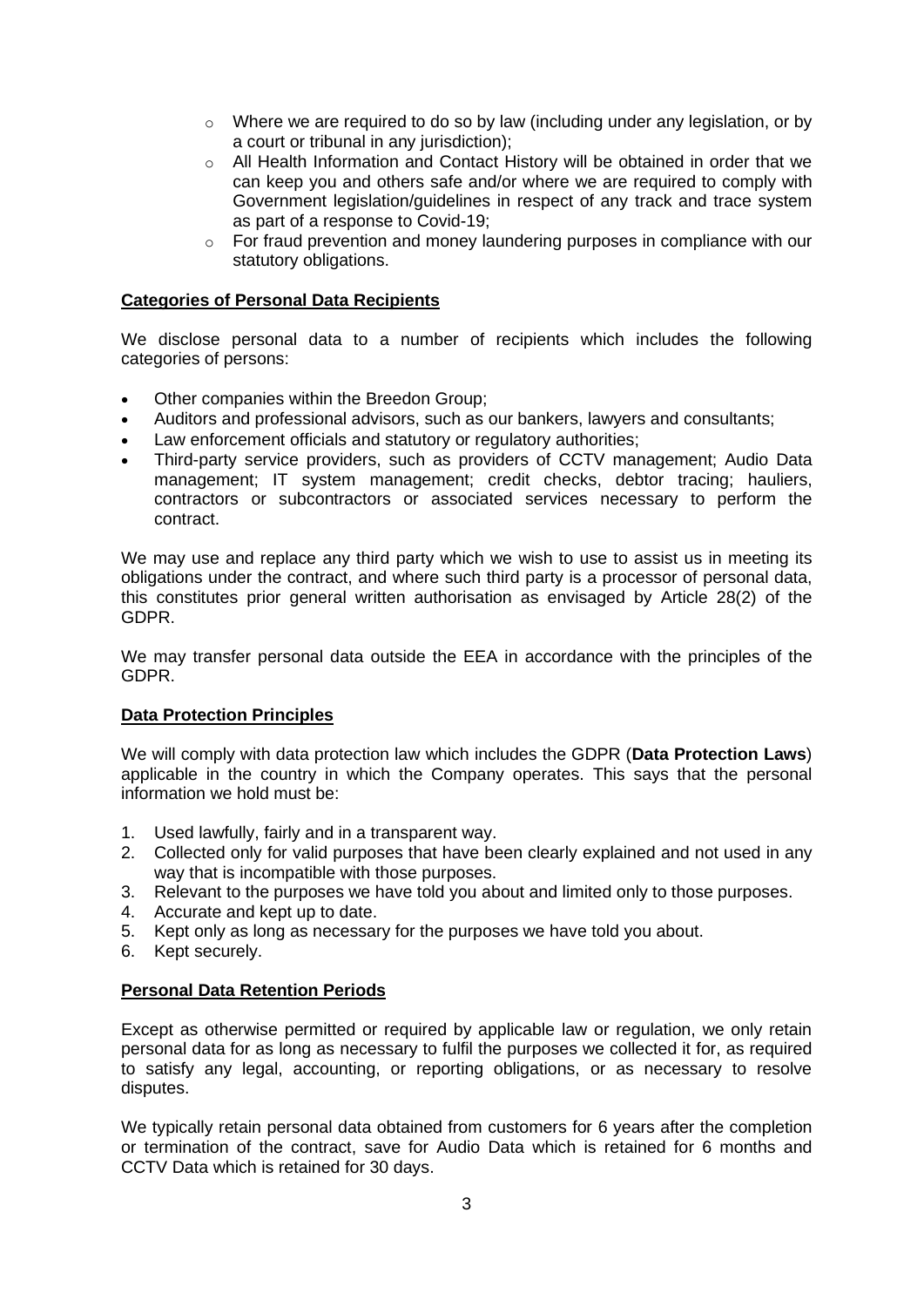# **Technical and Organisational Security Measures**

We have implemented technical and organisational security measures to protect personal data.

## **Duty to inform us of changes**

It is important that the personal information we hold about customers is accurate and current. We ask all our customers to keep us informed if personal information changes during your contractual relationship with us.

## **Customers' rights in connection with personal information**

Under certain circumstances, by law customers have the right to:

- **Request access** to personal information.
- **Request correction** of the personal information that we hold.
- **Request erasure** of personal information.
- **Object to processing** of personal information where we are relying on a legitimate interest (or those of a third party) and there is something about the particular situation which makes you want to object to processing on this ground.
- **Request the restriction of processing** of personal information.
- **Request the transfer** of personal information to another party.

If you want to review, verify, correct or request erasure of your personal information, object to the processing of your personal data, or request that we transfer a copy of your personal information to another party, please contact the Breedon Group.

You may make a complaint to the local data commissioner's office in which the Company operates if you are dissatisfied as to how your personal data is being processed.

#### **Data Processors**

For the purposes of the contract and GDPR, we are of the view that it is the Company which is the data controller. However, if the Company is deemed to be acting as data processor for the purposes of the contract (or the customer is held to be a data processor in relation to any of the Company's personal data they receive during the contract) then the relevant processor shall:

- only act on the written instructions of the controller (unless required by law to act without such instructions);
- ensure that people processing the data are subject to a duty of confidence;
- take appropriate measures to ensure the security of processing;
- only engage a sub-processor with the prior consent of the data controller and a written contract;
- assist the data controller in providing subject access and allowing data subjects to exercise their rights under the GDPR;
- assist the data controller in meeting its GDPR obligations in relation to the security of processing, the notification of personal data breaches and data protection impact assessments;
- delete or return all personal data to the controller as requested at the end of the contract; and